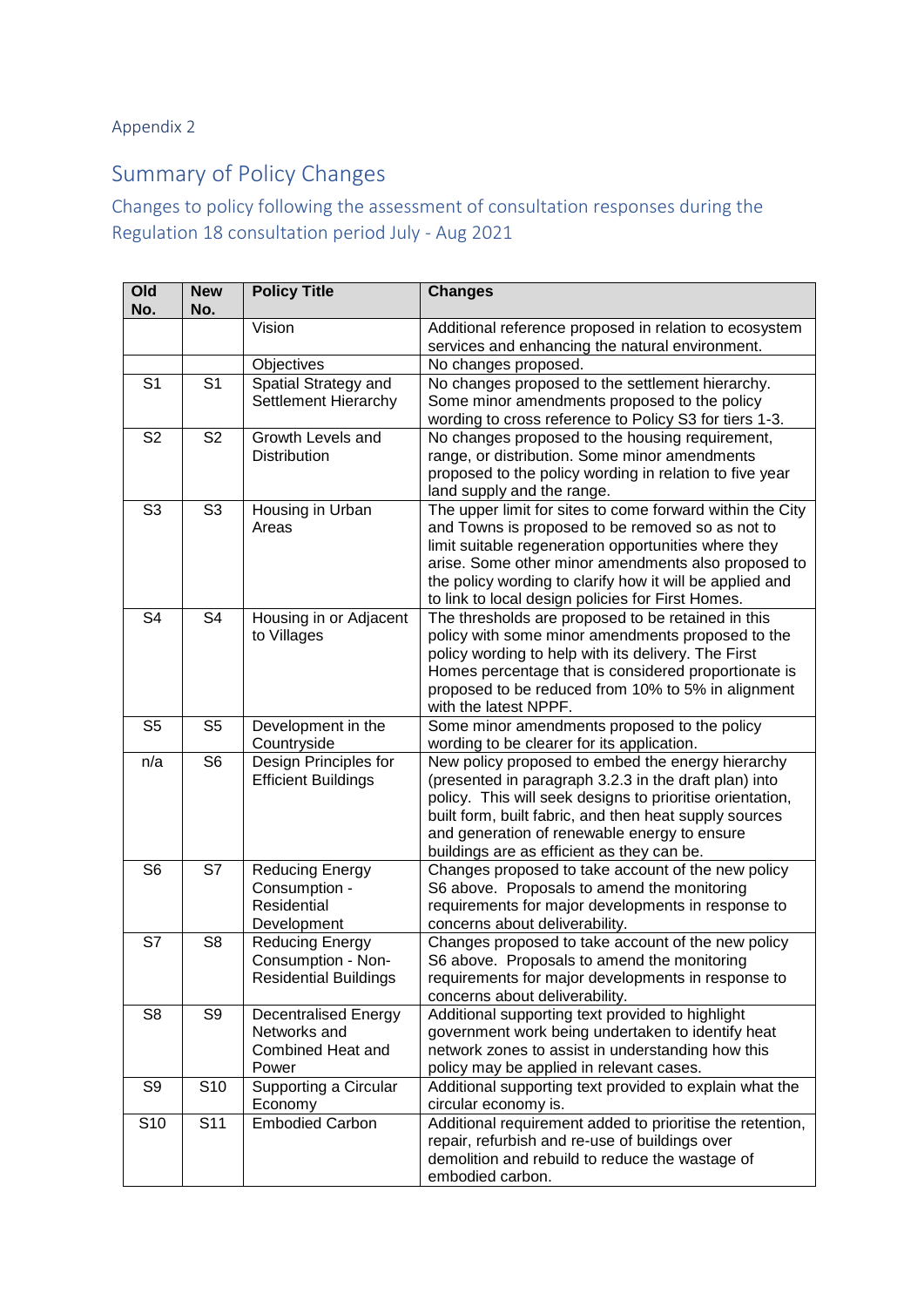| S <sub>11</sub> | S <sub>12</sub> | Water Efficiency and<br>Sustainable Water<br>Management                              | Confirmation added to supporting text that Central<br>Lincolnshire is within an area of serious water stress.                                                                                                                                                                                                                                                                                                                                                                                             |
|-----------------|-----------------|--------------------------------------------------------------------------------------|-----------------------------------------------------------------------------------------------------------------------------------------------------------------------------------------------------------------------------------------------------------------------------------------------------------------------------------------------------------------------------------------------------------------------------------------------------------------------------------------------------------|
| S <sub>12</sub> | S <sub>13</sub> | <b>Reducing Energy</b><br>Consumption in<br><b>Existing Buildings</b>                | No change proposed.                                                                                                                                                                                                                                                                                                                                                                                                                                                                                       |
| S <sub>13</sub> | S <sub>14</sub> | Renewable Energy                                                                     | 2km buffers proposed to be added to settlements<br>outside of Central Lincolnshire which are equivalent of<br>those where 2km buffers applied within Central<br>Lincolnshire (Small Villages and larger). No other<br>changes proposed to the initial sieve criteria. Some<br>minor wording changes proposed to the policy to make<br>it clearer, but not changing the thrust or coverage.<br>Additional proposed requirement for ground based PV<br>to maximise opportunities for biodiversity net gain. |
| S14             | S <sub>15</sub> | <b>Protecting Renewable</b><br>Energy Infrastructure                                 | No change proposed.                                                                                                                                                                                                                                                                                                                                                                                                                                                                                       |
| S <sub>15</sub> | S <sub>16</sub> | <b>Wider Energy</b><br>Infrastructure                                                | No change proposed.                                                                                                                                                                                                                                                                                                                                                                                                                                                                                       |
| S16             | S <sub>17</sub> | <b>Carbon Sinks</b>                                                                  | Supporting text proposed to be added with further<br>detail about carbon sinks. In discussion with Natural<br>England about defining carbon sinks in Central<br>Lincolnshire in a hope of making it clearer what or<br>where these are.<br>Changes are proposed to the carbon sequestration                                                                                                                                                                                                               |
|                 |                 |                                                                                      | part of the policy to link into wider nature based<br>solutions rather than just tree coverage.                                                                                                                                                                                                                                                                                                                                                                                                           |
| S17             | S <sub>18</sub> | <b>Electric Vehicle</b><br>Charging                                                  | No changes proposed at this time, but Government<br>recently announced intentions to update the building<br>regulations to require EV charging in new dwellings.<br>Progress on this will continue to be monitored.                                                                                                                                                                                                                                                                                       |
| S <sub>18</sub> | S <sub>19</sub> | <b>Fossil Fuel</b><br>Exploration,<br>Extraction, Production<br>or Energy Generation | Whilst objections from LCC are noted regarding the<br>remit of this local plan in relation to fossil fuel<br>exploration, extraction or production, given this is such<br>a key factor in delivering a carbon net zero region it is<br>proposed to be retained but with changes to the<br>supporting text and policy to make it clear that it does<br>not relate to 'County development'.                                                                                                                 |
| S <sub>19</sub> | S20             | Resilient and<br>Adaptable Design                                                    | Minor addition or reference to the wider green<br>infrastructure network in point 2 of the policy.                                                                                                                                                                                                                                                                                                                                                                                                        |
| S20             | S21             | Flood Risk and Water<br>Resources                                                    | Some minor amendments proposed to the policy<br>wording and supporting text as recommended by the<br>Environment Agency, but these do not change the<br>thrust or coverage of the policy.                                                                                                                                                                                                                                                                                                                 |
| S21             | S22             | Affordable Housing                                                                   | Additional text proposed to be added to the policy to<br>some negotiation on affordable housing where an<br>accurate viability assessment demonstrates these<br>cannot be met in full – similar text to that included in<br>the 2017 Local Plan.                                                                                                                                                                                                                                                          |
| S <sub>22</sub> | S <sub>23</sub> | Meeting<br>Accommodation<br>Needs                                                    | Proposed removal of reference to M4(2) space<br>standards and relying on these being brought in as a<br>standard requirement in the building regulations.                                                                                                                                                                                                                                                                                                                                                 |
| <b>NS23</b>     | <b>NS24</b>     | Custom and Self-Build<br>Housing                                                     | No changes proposed.                                                                                                                                                                                                                                                                                                                                                                                                                                                                                      |
| S24             | S <sub>25</sub> | Sub-division and Multi-<br>occupation of<br>Dwellings in Lincoln                     | Additional supporting text added regarding<br>accommodation in sites at risk of flooding added.                                                                                                                                                                                                                                                                                                                                                                                                           |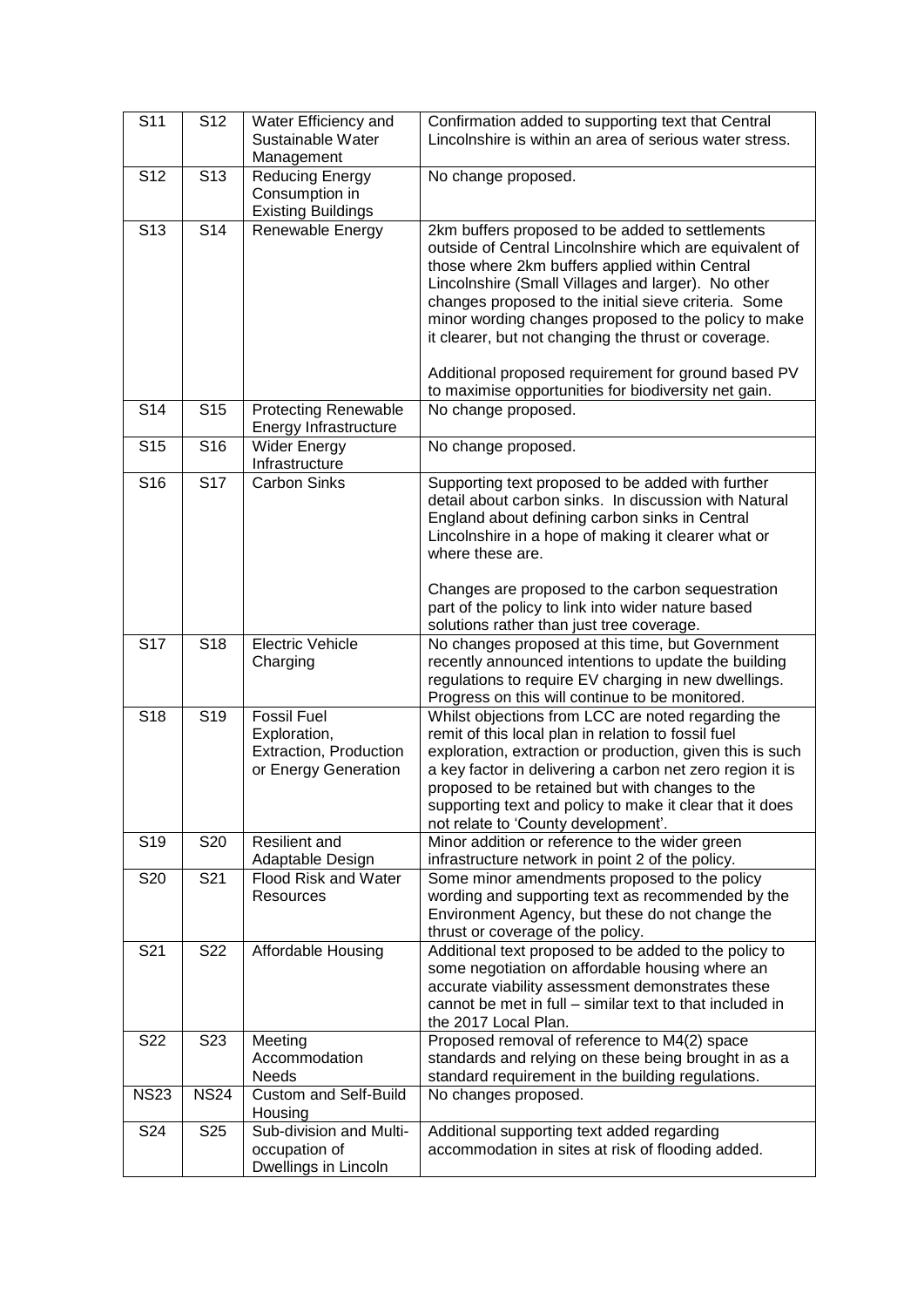| S <sub>25</sub> | S26         | <b>Houseboat Moorings</b><br>and Caravans   | Addition of requirement for proposals not to adversely<br>impact navigational safety to point c).              |
|-----------------|-------------|---------------------------------------------|----------------------------------------------------------------------------------------------------------------|
| <b>NS26</b>     | <b>NS27</b> | <b>Residential Annexes</b>                  | No changes proposed.                                                                                           |
| S27             | <b>S28</b>  |                                             |                                                                                                                |
|                 |             | Spatial Strategy for<br>Employment          | No changes proposed.                                                                                           |
| S28             | S29         | <b>Strategic Employment</b><br><b>Sites</b> | Intend to update the undeveloped land and status to<br>take account of latest planning position for each site. |
| S29             | S30         | Employment                                  | Intend to update the employment provision for each                                                             |
|                 |             | Allocations on                              | SUE.                                                                                                           |
|                 |             |                                             |                                                                                                                |
|                 |             | Sustainable Urban                           |                                                                                                                |
|                 |             | Extensions                                  |                                                                                                                |
| S30             | S31         | <b>Important Established</b>                | No changes proposed.                                                                                           |
|                 |             | <b>Employment Areas</b>                     |                                                                                                                |
| S31             | S32         | Local Employment                            | No changes proposed.                                                                                           |
|                 |             | Areas                                       |                                                                                                                |
| S32             | S33         | Non-designated                              | Additional text proposed to be added to clarify how                                                            |
|                 |             | Employment                                  | extensions to existing uses will be judged - using                                                             |
|                 |             | Proposals within                            | criteria b)-f).                                                                                                |
|                 |             | <b>Identified Settlements</b>               |                                                                                                                |
| S33             | S34         | Non-designated                              | Proposed deletion of point f).                                                                                 |
|                 |             | Employment                                  |                                                                                                                |
|                 |             | Proposals in the                            |                                                                                                                |
|                 |             | Countryside                                 |                                                                                                                |
| S34             | S35         | Network and Hierarchy                       | Proposed inclusion of within 500m of Market Rasen                                                              |
|                 |             | of Centres                                  | and Caistor Town Centres where the retail                                                                      |
|                 |             |                                             | development is greater than 500m <sup>2</sup> as locations where                                               |
|                 |             |                                             | an impact assessment will be required.                                                                         |
| S35             | S36         | <b>Lincoln City Centre</b>                  | Minor point proposed to be added in relation to flood                                                          |
|                 |             | and Primary Shopping                        | risk.                                                                                                          |
|                 |             | Area                                        |                                                                                                                |
| S36             | S37         | Gainsborough Town                           | No changes proposed.                                                                                           |
|                 |             | <b>Centre and Primary</b>                   |                                                                                                                |
|                 |             | Shopping Area                               |                                                                                                                |
| S37             | S38         | <b>Sleaford Town Centre</b>                 | Some very minor wording changes proposed to assist                                                             |
|                 |             | and Primary Shopping                        | the clarity of the policy only.                                                                                |
|                 |             | Area                                        |                                                                                                                |
| S38             | S39         | Market Rasen and                            | Additional supporting text proposed to be added.                                                               |
|                 |             | <b>Caistor Town Centres</b>                 |                                                                                                                |
| S39             | S40         | District, Local and                         | No changes proposed.                                                                                           |
|                 |             | <b>Village Centres</b>                      |                                                                                                                |
| <b>NS40</b>     | <b>NS41</b> | City and Town Centre                        | No changes proposed.                                                                                           |
|                 |             | Frontages                                   |                                                                                                                |
| S41             | S42         | Sustainable Urban                           | No changes proposed.                                                                                           |
|                 |             | Tourism                                     |                                                                                                                |
| S42             | S43         | Sustainable Rural                           | Minor changes proposed to supporting text to                                                                   |
|                 |             | Tourism                                     | reference walking, cycling and other outdoor pursuits                                                          |
|                 |             |                                             | and to reference the need to protect sensitive wildlife.                                                       |
|                 |             |                                             |                                                                                                                |
|                 |             |                                             | Addition of locations immediately adjacent to villages                                                         |
|                 |             |                                             | proposed to be added to the opening line of the policy.                                                        |
| S43             | S44         | Lincolnshire                                | No changes proposed.                                                                                           |
|                 |             | Showground                                  |                                                                                                                |
| S44             | S45         | Strategic Infrastructure                    | Reviewing the policy to consider whether additional                                                            |
|                 |             | Requirements                                | detail would be beneficial.                                                                                    |
| S45             | S46         | Safeguarded Land for                        | No changes proposed.                                                                                           |
|                 |             | Future Key                                  |                                                                                                                |
|                 |             | Infrastructure                              |                                                                                                                |
| S46             | S47         | Accessibility and                           | Supporting text proposed to be updated to take                                                                 |
|                 |             | Transport                                   | account of the LTP5 which is being produced by LCC.                                                            |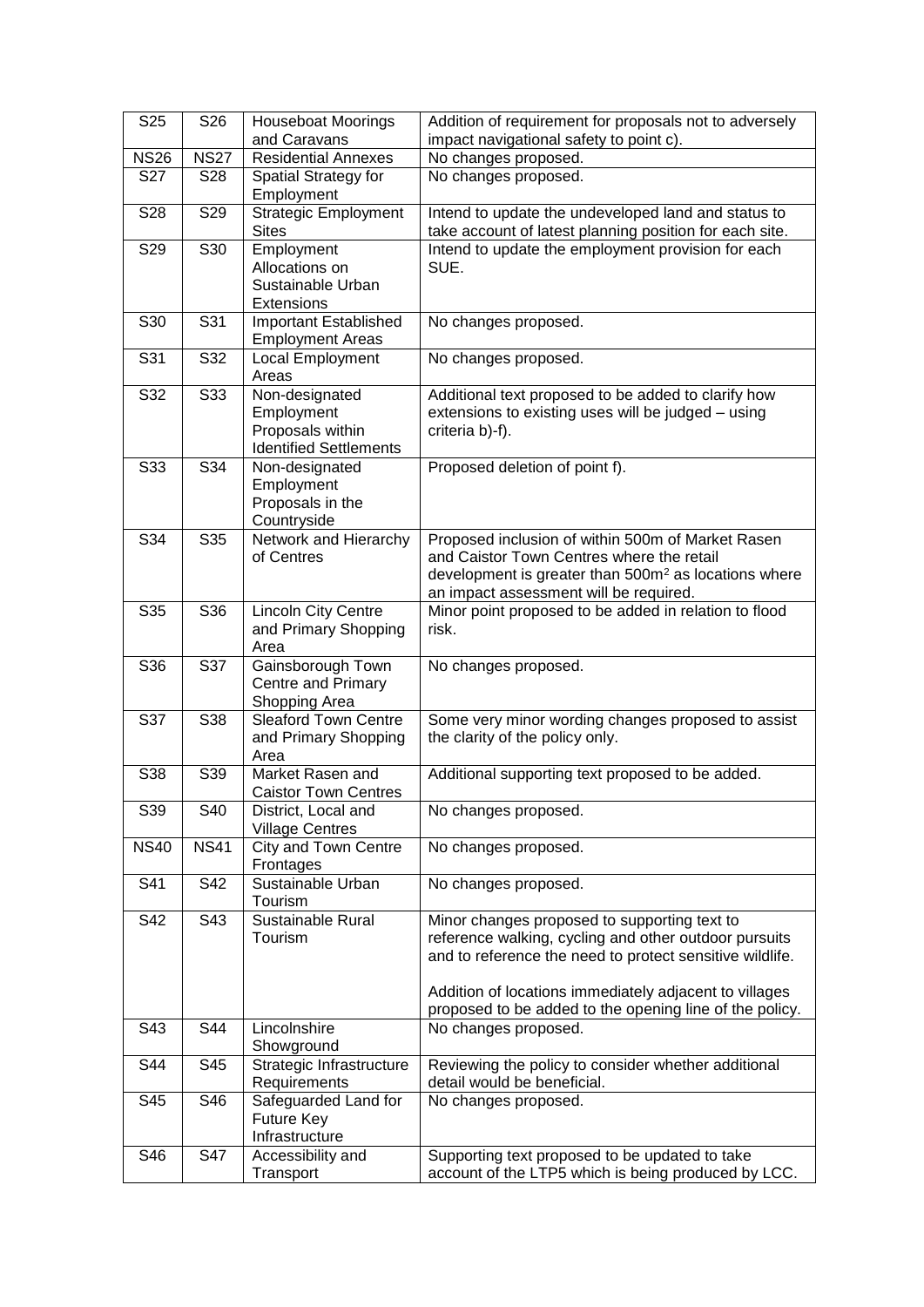|             |                         |                                                                                     | Additional requirements for strategic transport<br>infrastructure in relation to impacts on level crossings<br>and better road and rail interaction and delivering<br>biodiversity net gains in highways infrastructure are<br>proposed to be added.                                                           |
|-------------|-------------------------|-------------------------------------------------------------------------------------|----------------------------------------------------------------------------------------------------------------------------------------------------------------------------------------------------------------------------------------------------------------------------------------------------------------|
| S47         | S48                     | Walking and Cycling<br>Infrastructure                                               | Minor amendment to wording to specifically reference<br>public rights of way proposed to be added.                                                                                                                                                                                                             |
| S48         | S49                     | Parking Provision                                                                   | No change proposed to the policy and a minor<br>amendment is proposed to be made to the supporting<br>text, depending on the status of the City Council's<br>parking SPD.                                                                                                                                      |
| S49         | S50                     | <b>Community Facilities</b>                                                         | No changes proposed.                                                                                                                                                                                                                                                                                           |
| S50         | S51                     | Creation of Open<br>Space, Sports and<br>Leisure Facilities                         | Considering updates to policy in discussion with Sport<br>England.                                                                                                                                                                                                                                             |
| S51         | S <sub>52</sub>         | Universities and<br>Colleges                                                        | No changes proposed.                                                                                                                                                                                                                                                                                           |
| S52         | $\overline{\text{S}}53$ | Design and Amenity                                                                  | Text proposed to be added in relation to design codes<br>and some minor amendments to the wording in the<br>policy to add in reference to biodiversity net gain and<br>to assist with delivery of the policy.                                                                                                  |
| S53         | S54                     | <b>Health and Wellbeing</b>                                                         | Additional point proposed to be added regarding the<br>mental and physical health benefits of open space.                                                                                                                                                                                                      |
| <b>NS54</b> | <b>NS55</b>             | Advertisements                                                                      | No changes proposed.                                                                                                                                                                                                                                                                                           |
| S55         | S56                     | Development on Land<br>Affected by<br>Contamination                                 | Minor change to the presentation of the last paragraph<br>in the policy to make it easier to follow.                                                                                                                                                                                                           |
| S56         | <b>S57</b>              | The Historic<br>Environment                                                         | Minor amendments proposed to be made to the<br>supporting text in relation to various comments made.<br>In discussion with Historic England to consider some<br>amendments to wording of the policy.                                                                                                           |
| S57         | S <sub>58</sub>         | Protecting Lincoln,<br>Gainsborough and<br>Sleaford's Setting and<br>Character      | No changes proposed.                                                                                                                                                                                                                                                                                           |
| S58         | S59                     | Green and Blue<br><b>Infrastructure Network</b>                                     | A number of minor changes are proposed to be made<br>to the supporting text including references to blue<br>infrastructure, the addition of golf courses as part of<br>the infrastructure, some additional references added<br>and other minor changes.<br>The policy has been reviewed in relation to Natural |
|             |                         |                                                                                     | England's green infrastructure principles and some<br>changes are proposed to align the plan more closely to<br>these.                                                                                                                                                                                         |
| S59         | S60                     | <b>Protecting Biodiversity</b><br>and Geodiversity                                  | Some additional detail of environmental records, an<br>update on the Environment Act which was passed in<br>November 2021, and details of specific international<br>sites are proposed to be included in the supporting<br>text.                                                                               |
|             |                         |                                                                                     | Some very minor wording changes proposed within the<br>policy to assist delivery.                                                                                                                                                                                                                              |
| S60         | S61                     | Biodiversity<br>Opportunity and<br><b>Delivering Measurable</b><br><b>Net Gains</b> | Proposed update to supporting text in relation to the<br>Environment Act and to add information in about the<br>Natural England Biodiversity Metric which the                                                                                                                                                  |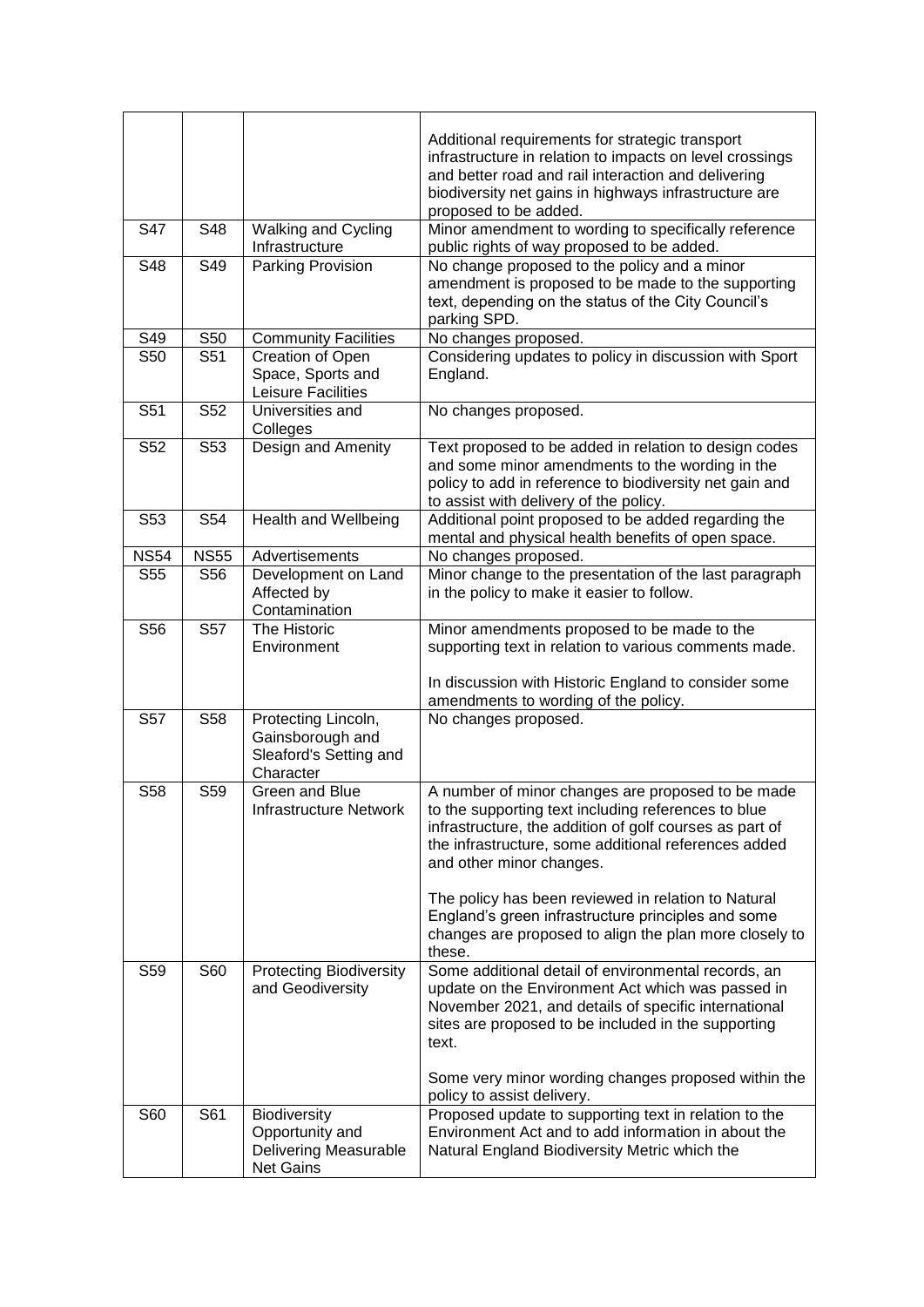|             |             |                                                                                | government appears to be supporting. Some<br>additional minor wording is proposed to aid clarity.                                                                                                                                                                                                                                                                                                                                                                                                                            |
|-------------|-------------|--------------------------------------------------------------------------------|------------------------------------------------------------------------------------------------------------------------------------------------------------------------------------------------------------------------------------------------------------------------------------------------------------------------------------------------------------------------------------------------------------------------------------------------------------------------------------------------------------------------------|
|             |             |                                                                                | Updates proposed to the policy to bring it more in line<br>with the Environment Act and better align to the Local<br>Nature Recovery Strategy and generally make the<br>policy more deliverable.                                                                                                                                                                                                                                                                                                                             |
| S61         | S62         | Area of Outstanding<br>Natural Beauty and<br>Areas of Great<br>Landscape Value | Some minor changes are proposed to clarify certain<br>points within the policy and supporting text, but do not<br>impact on the overall ambition of the policy.                                                                                                                                                                                                                                                                                                                                                              |
| S62         | S63         | Green Wedges                                                                   | No changes proposed to the policy. In response to<br>consultation responses requesting changes to the<br>boundaries of the green wedges in North Hykeham, it<br>is not proposed to review the boundaries of the green<br>wedges in this local plan review. However, as a result<br>of information on uses and permissions granted to the<br>west of Station Road in North Hykeham, it is proposed<br>to amend the boundary in these locations to better<br>reflect the areas that perform the functions of a green<br>wedge. |
| S63         | S64         | <b>Local Green Spaces</b>                                                      | No changes proposed to this policy.                                                                                                                                                                                                                                                                                                                                                                                                                                                                                          |
| S64         | S65         | Important Open<br>Spaces                                                       | No changes proposed to this policy. The status of<br>some sites are being reviewed.                                                                                                                                                                                                                                                                                                                                                                                                                                          |
| S65         | S66         | Trees, Woodland and<br>Hedgerows                                               | Some minor changes are proposed to the supporting<br>text to clarify.                                                                                                                                                                                                                                                                                                                                                                                                                                                        |
| S66         | S67         | Best and Most<br>Versatile Agricultural<br>Land                                | No changes proposed to this policy.                                                                                                                                                                                                                                                                                                                                                                                                                                                                                          |
| S67         | S68         | Sustainable Urban<br>Extensions                                                | Additional text is proposed in the policy in relation to<br>design codes and biodiversity networks.                                                                                                                                                                                                                                                                                                                                                                                                                          |
| S68         | S69         | Lincoln SUEs                                                                   | Some updates are proposed to the policy to update the<br>situation on these SUEs. Most notably this relates to<br>the South West Quadrant and the North Hykeham<br>Relief Road.                                                                                                                                                                                                                                                                                                                                              |
| S69         | S70         | Gainsborough SUEs                                                              | Minor changes proposed to add protection against<br>wildlife disturbance.                                                                                                                                                                                                                                                                                                                                                                                                                                                    |
| S70         | S71         | <b>Sleaford SUEs</b>                                                           | No changes proposed to this policy.                                                                                                                                                                                                                                                                                                                                                                                                                                                                                          |
| <b>NS71</b> | <b>NS72</b> | <b>Lincoln Regeneration</b><br>and Opportunity Areas                           | No changes proposed to this policy.                                                                                                                                                                                                                                                                                                                                                                                                                                                                                          |
| <b>NS72</b> | <b>NS73</b> | Gainsborough<br>Regeneration and<br><b>Opportunity Areas</b>                   | No changes proposed to this policy.                                                                                                                                                                                                                                                                                                                                                                                                                                                                                          |
| <b>NS73</b> | <b>NS74</b> | Sleaford Regeneration<br>and Opportunity Areas                                 | Some minor amendments are proposed to site ROA7 -<br>Avanta Seeds Site and ROA9 - Greylees, with both<br>clarifying point a) for each site.                                                                                                                                                                                                                                                                                                                                                                                  |
| S74         | S75         | <b>RAF Scampton</b>                                                            | The history in the introductory text has been reviewed<br>and amended in light of comments received.<br>Additional wording is also proposed to be added to the<br>supporting text and policy relating to the value of the<br>heritage on site and the airspace above it as two areas<br>of concern highlighted during the consultation.                                                                                                                                                                                      |
| S75         | S76         | Residential<br>Development from<br>Sustainable Urban<br><b>Extensions</b>      | Figures for delivery of housing from SUEs will be<br>updated taking into account the latest monitoring<br>information available.                                                                                                                                                                                                                                                                                                                                                                                             |
| S76         | <b>S77</b>  | Housing Sites - Lincoln<br>Urban Area                                          | Out<br>COL/CAS/002 - Land at Yarborough Leisure Centre,<br>Lincoln - site subject of a live application for student                                                                                                                                                                                                                                                                                                                                                                                                          |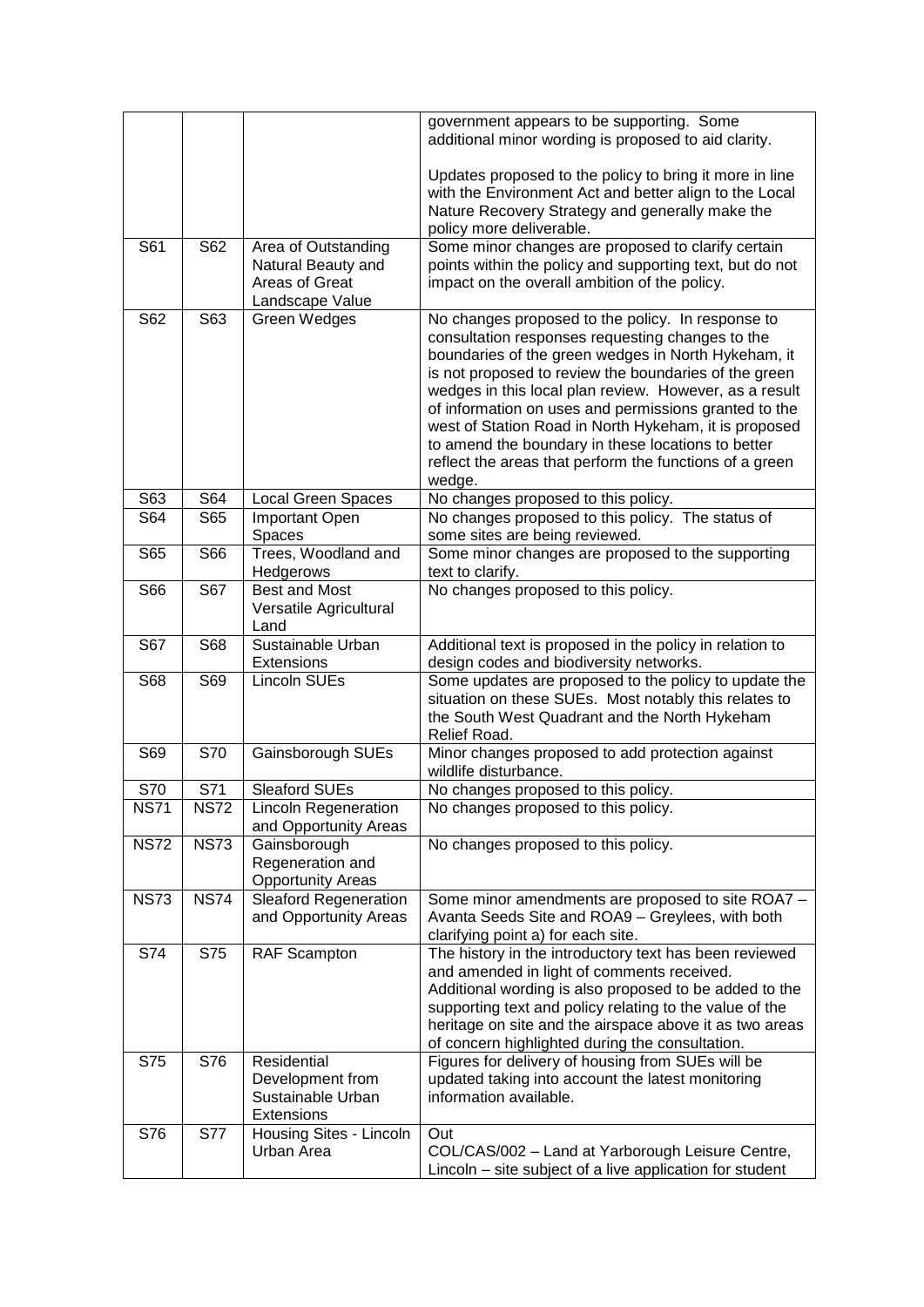|            |     |                                                                             | accommodation so proposed to be removed as a<br>housing site allocation.<br>NK/AUB/002 - Land north of 48 Thorpe Lane, South<br>Hykeham Fosseway - site completed or nearing<br>completion and now removed.                                                                                                                                                                                                                                                                                                                                                                                                                                                                                                                                                                                                                                                                                                                                                                                                                                                                                                                                  |
|------------|-----|-----------------------------------------------------------------------------|----------------------------------------------------------------------------------------------------------------------------------------------------------------------------------------------------------------------------------------------------------------------------------------------------------------------------------------------------------------------------------------------------------------------------------------------------------------------------------------------------------------------------------------------------------------------------------------------------------------------------------------------------------------------------------------------------------------------------------------------------------------------------------------------------------------------------------------------------------------------------------------------------------------------------------------------------------------------------------------------------------------------------------------------------------------------------------------------------------------------------------------------|
| <b>S77</b> | S78 | Housing sites - Main<br>Towns                                               | No major changes proposed currently.                                                                                                                                                                                                                                                                                                                                                                                                                                                                                                                                                                                                                                                                                                                                                                                                                                                                                                                                                                                                                                                                                                         |
| S78        | S79 | Housing Sites - Market<br>Towns                                             | Out<br>WL/CAI/009 - Lan north of North Street, Caistor-<br>availability not clear, proposed to not beincluded as an<br>allocation.                                                                                                                                                                                                                                                                                                                                                                                                                                                                                                                                                                                                                                                                                                                                                                                                                                                                                                                                                                                                           |
| S79        | S80 | Housing Sites - Large<br>Villages                                           | In<br>WL/SCO/012 - Land east of North Moor Road, Scotter<br>- allocation in the 2017 Local Plan, was proposed for<br>removal as availability was unknown, but this has since<br>been confirmed with a new planning application.<br>NK/BBH/007 - St Johns Hospital, Bracebridge Heath -<br>allocated in 2017 Local Plan, still under construction,<br>added back in.<br>Out<br>NK/BIL/017 - Land west of Walcott Road, Billinghay -<br>site completed or nearing completion and now<br>removed.<br>NK/BIL/018 - Site of former Lafford High School, Fen<br>Road, Billinghay - permission on site has lapsed and<br>now removed.<br>NK/HEC/009 - Land north of Boston Road, Heckington<br>- site completed or nearing completion and now<br>removed.<br>WL/NHAM/035 - Land off Lodge Lane, Nettleham -<br>site completed or nearing completion and now<br>removed.<br>WL/NHAM/036 - Land at Deepdale Lane, Nettleham -<br>site completed or nearing completion and now<br>removed.<br>Change<br>NK/RUSK/008 - Land off Leasingham Lane,<br>Ruskington - the site area is proposed to be reduced<br>to exclude an area with electricity pylons. |
| S80        | S81 | Housing Sites -<br>Medium Villages                                          | In.<br>WL/STUR/008 - Queensway, off Saxilby Road,<br>Sturton by Stow - new permission (140375) issued for<br>14 dwellings.<br>Out<br>WL/ING/007 - Land off Lincoln Road, Ingham -site<br>completed or nearing completion and now removed.                                                                                                                                                                                                                                                                                                                                                                                                                                                                                                                                                                                                                                                                                                                                                                                                                                                                                                    |
| S81        | S82 | <b>Housing Sites - Small</b><br>Villages                                    | Out<br>NK/TOTH/001c - Land off Middle Lane, Thorpe on the<br>Hill - site completed or nearing completion and now<br>removed.<br>WL/BARL/003 - George Hotel, Langworth - site<br>completed or nearing completion and now removed.                                                                                                                                                                                                                                                                                                                                                                                                                                                                                                                                                                                                                                                                                                                                                                                                                                                                                                             |
| S82        | S83 | <b>Gypsy and Traveller</b><br>and Travelling<br>Showpeople<br>Accommodation | No changes proposed to this policy.                                                                                                                                                                                                                                                                                                                                                                                                                                                                                                                                                                                                                                                                                                                                                                                                                                                                                                                                                                                                                                                                                                          |
| S83        | S84 | Ministry of Defence<br>Establishments                                       | Minor amendment to the supporting text relating to<br>biodiversity is proposed to be made. A minor change to<br>clarify the policy wording is proposed.                                                                                                                                                                                                                                                                                                                                                                                                                                                                                                                                                                                                                                                                                                                                                                                                                                                                                                                                                                                      |